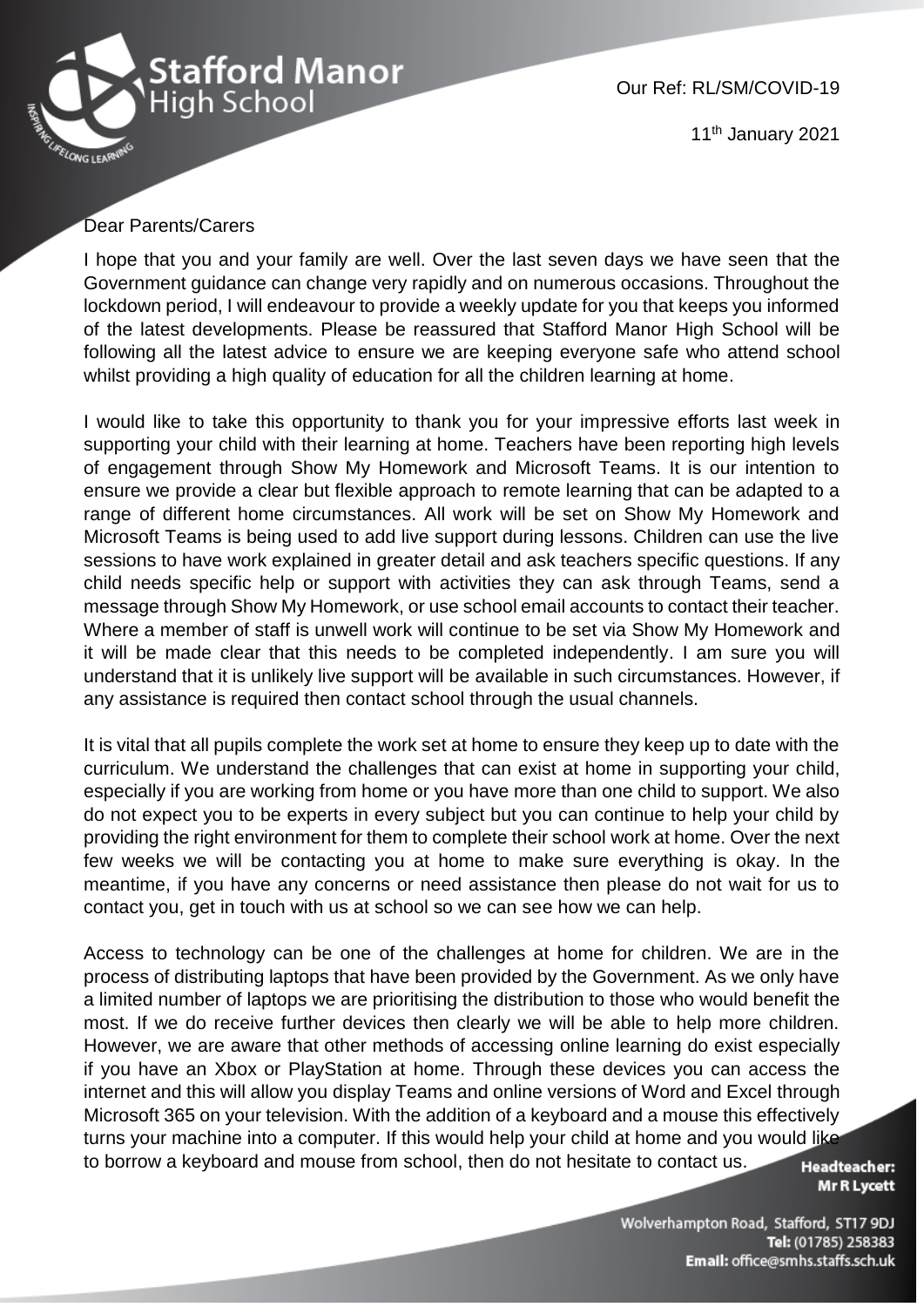There is also a scheme where you may be able to have additional free data from your network provider to help access online learning. Further details and how you can ask us to apply on your behalf can be found at the end of this letter.

We are continuing to support families whose children are eligible for free school meals by providing food parcels. The Government have said they will introduce a national voucher scheme similar to the one introduced last April. As soon as we have this confirmed we will let families know and will continue to provide food parcels in the meantime. Equipment packs are also being distributed to all children eligible for Pupil Premium funding. This is being done in phases to avoid too many people needing to collect these from school at the same time.

The COVID page on our school website continues to be a central point where all the latest updates and information can be found. We will be reviewing the Family Support and Wellbeing page this week to make the information more concise and ensure the links are clearer. We have been asked by Staffordshire County Council to share a letter with you that requests parents and carers of children with a special need or disability to become involved in a forum. The forum is being established to hear the views of parents and carers to improve support provided. Please read the letter if you would like to get involved. The COVID page is where you will also find the latest updated version of our risk assessment. <https://www.staffordmanorhighschool.com/covid-19-updates>

In line with Government expectations we have been working incredibly hard to get the system of rapid testing implemented at school. This will add to safety and protect our school community by identifying individuals who are asymptomatic and ensure they do not attend school. The rapid testing process uses Lateral Flow Devices and will be self-administered by pupils. A team of fully trained staff will supervise the process. Initially this will focus on the weekly testing of staff and the initial testing of pupils who are currently accessing our provision in school. Please be reassured that it is entirely a parent's choice as to whether their child is involved in the testing process. We will be writing to parents and seeking consent prior to any child being asked to take a test.

It goes without saying that we would prefer not to have children learning at home and look forward to welcoming everyone back to school as soon as the Government guidelines allow. However, it is clear that for now we must follow the Government advice to keep ourselves and our loved ones safe by staying at home. After the great start made last week, and by working together, I am confident we will navigate successfully through the next few weeks. As always we are here for you if you need us. Take care and stay safe.

Yours sincerely

Uyrett.

Mr R Lycett Headteacher

**Headteacher: Mr R Lycett**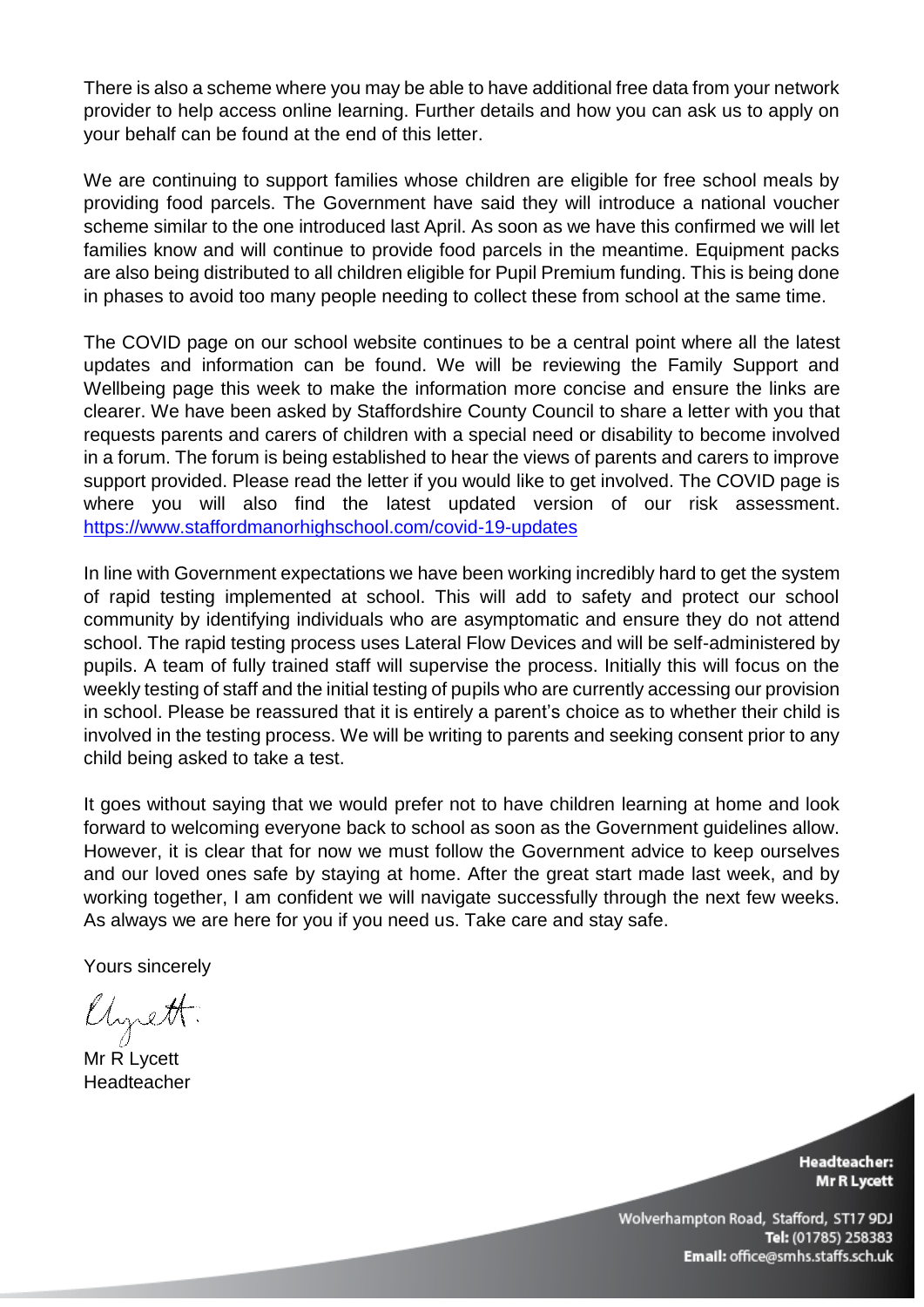# **How to access the internet through your Xbox or PlayStation**

## Xbox

- 1. Plug a keyboard/mouse into the Xbox USB slot.
- 2. Go to my games and apps.
- 3. Find and select Microsoft Edge.
- 4. Navigate to your online learning platform and log in as usual.

# **PlayStation**

- 1. Identify the PlayStation internet browser icon (WWW with dots around it).
- 2. Press the PlayStation logo on the controller.
- 3. Go to the library and find options for games and applications.
- 4. Go to applications and you will find the internet browser.
- 5. Plug a keyboard/mouse into the PS USB slot.
- 6. Navigate to your online learning platform and log in as usual.

#### **Headteacher:** Mr R Lycett